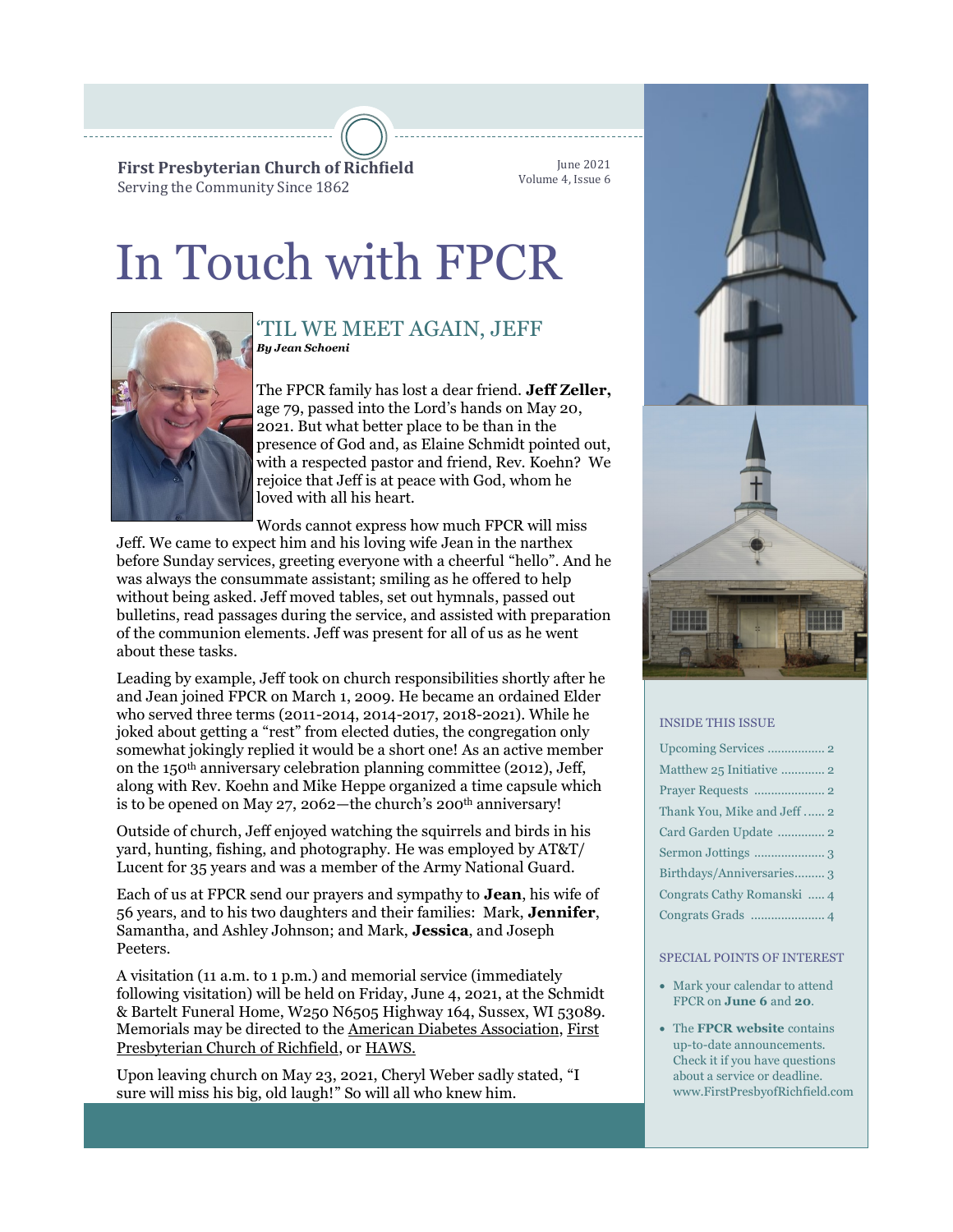# UPCOMING SERVICES

*All are welcome for upcoming 10 a.m. Sunday Services.*

### **JUNE 6**

### **JUNE 20** *Father's Day*

*July 11*

*July 25*

### *Mask, social distancing, and hand sanitizing requested.*

*Updated information is posted on the website: www.FirstPresbyofRichfield .com*

### ELDERS AND BOARD OF **DEACONS**

*Elders* **Carol Frank Jim Frank Debbie Heppe Melissa Kujawa Rick Romanski**

*Clerk of Session* **Elaine Schmidt**

*Deacons* **Emma Kujawa Cathy Romanski**

### UPDATE ON MATTHEW 25 INITIATIVE



The end of April was devastating for the **Pearson family** of Slinger. Four children suffered the loss of their dad, Craig Pearson. This happened in the wake of the death of their mom a little more than a year ago.

The greater community of Slinger did not miss a beat. Friends, neighbors, residents, schools, businesses, and community organizations jumped into action. The community stepped up and is

continuing to provide prayers, thoughts, condolences, emotional, and physical support. The end goal is to help these four children by assuring their well-being!

Even though none of us at FPCR knew the Pearsons personally, our hearts went out to these four children. Our session met and determined that the best way for our church family to help these youngsters would be to make a cash donation. You may remember that at the end of 2020, FPCR, along with all Presbytery of Milwaukee congregations, received a \$2,000 check from an anonymous donor to be used to further the Matthew 25 Initiative. The only thing the donor and Presbytery asked was that the money be used for healthcare, housing, criminal justice, employment, and/or hunger. Our check, and more importantly, the prayers of the good people of FPCR, are on their way!

### PRAYER REQUESTS

Please pray for the following individuals who have health concerns or are awaiting test results:

#### **Carol Frank**

**Jim Frank**

**Ron Grunke**

**Ron Grunke's Daughter**

**Rick Romanski's Aunt Helen**

#### **Daryl Schmidt**



Please pray for those who have recently lost loved ones.

**Jean Zeller and Family**

**The Pearson Children**

### THANK YOU, MIKE AND RICK!

Have you been to either of the washrooms in the basement recently? If not, it is worth checking out! Thanks to **Mike Heppe** and **Rick** 

**Romanski**, new toilets have been installed! What a gift to our church building!

Thank you both for your research, planning, skills, and time.



# CARD GARDEN IS BACK

Cards for all occasions are ready and waiting for you to send. Check them out in the narthex! You are welcome to take one or more, address it/them, and mail to a friend or loved one.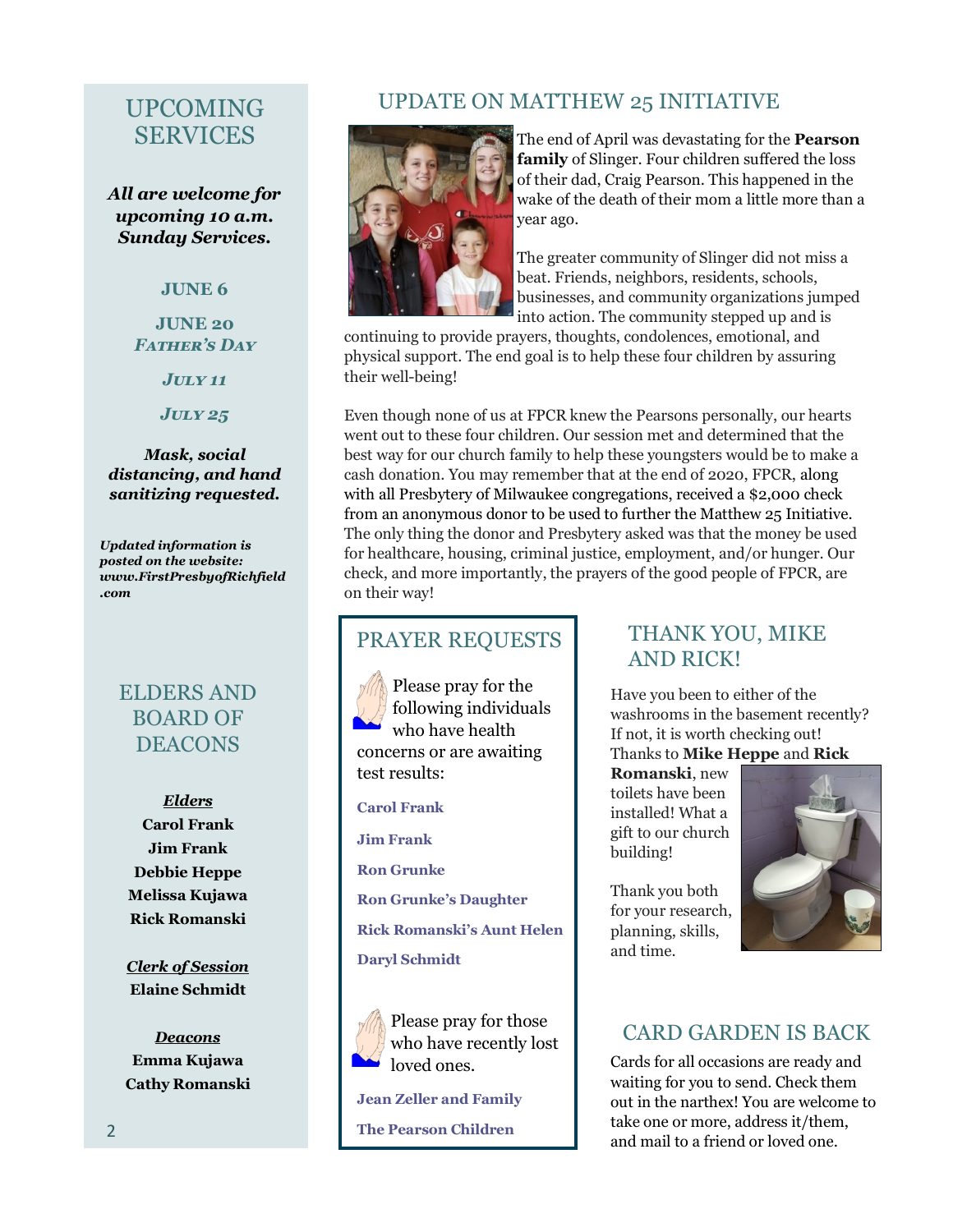

# SERMON JOTTINGS

*With our present schedule, it is sometimes difficult to follow the continuum of church lessons and sermons. Here are the summary notes from the May services.* 

### Date: **May 9, 2021 (Mother's Day)** Text: **1 John 4:7-21** Sermon*: Love One Another*

*The author of 1 John asserts that, "God is love." According to most scholars, 1 John was written about a decade after the Gospel of John. One of its major themes is God's love—not romantic love, but agape love. The scripture addresses a congregation with conflicts and splits who did not love one another and treated each other* 

*unjustly. Those that left the group had reservations about believing Christ had come in the flesh and had a different view of genuine love. This group also claimed to be free of sin. The author declares their views incorrect.* 

- Agape love (love for fellow human beings, the community, and the world) is missing today.
- We are called to love and accept others at church, work, in our families, in our communities, and in the world. This is being "church".
- It is not easy to love someone we may not agree with or who seems unloveable.
- We need to "right" broken relationships.
- God loves us and accepts us unconditionally—as we are—imperfections and all.
- God's love is embodied in every one of us.
- God's love and grace are always there for us no matter what.
- We cannot love God and hate others at the same time.
- God's love equips us to do His work in the world.

### *Thank you, God, for all the people in the world who have shown us love.*

### Date: **May 23, 2021 (Pentecost Sunday—the Birth of the Church)** Text: **Romans 8:22-37** Sermon*: Hope in the Spirit*

*In his passage in Romans, the Apostle Paul is calling the early church in Rome to have hope even in the midst of suffering. Paul was asking the Roman church to have hope in God through the Holy Spirit. It calls us to adoption as God's beloved children.* 

- We are called to live in hope through and with the Holy Spirit.
- In the midst of life's challenges, we may not always remember to pray or know what to say to God. Despite this, the Holy Spirit knows what is in our hearts and minds and intercedes to God on our behalf.
- "The Holy Spirit is the presence of God among us" (Eberhard Busch). The Spirit of God lifts us up and gives us a fresh start every day.
- God in the Holy Spirit knows our hearts, our hurts, our hopes, and knows what we already need and what God's will is for us.

### *The Spirit of God is in All of Us*

**For the glory of God and as a gift to the FPCR family, Paul Zachow began the May 23 service with an a cappella solo,** *Spirit of the Living God.* **It is posted on the church website if you missed it: [www.FirstPresbyofRichfield.com.](https://www.FirstPresbyofRichfield.com) Thank you, Mr. Zachow!**



# **HAPPY** BIRTHDAY

to the following individuals with birthdays in **June**. We wish you many more years of God's blessings.

 **1 - Ryan Kujawa**

**5 - Annette Schmidt**

 **6 - Wayne Tutkowski**

 **7 - Pastor Cathy Manthei**

**17 - Emma Kujawa**

**23—Michael Schmidt**



# **HAPPY** ANNIVERSARY

to the following couples who are celebrating their wedding anniversary in **June**. May the Lord bless you and keep you for many years to come.

**20 - Tony & Kathleen Schmidt**

**30 - Jerry & Alice Schmitz**